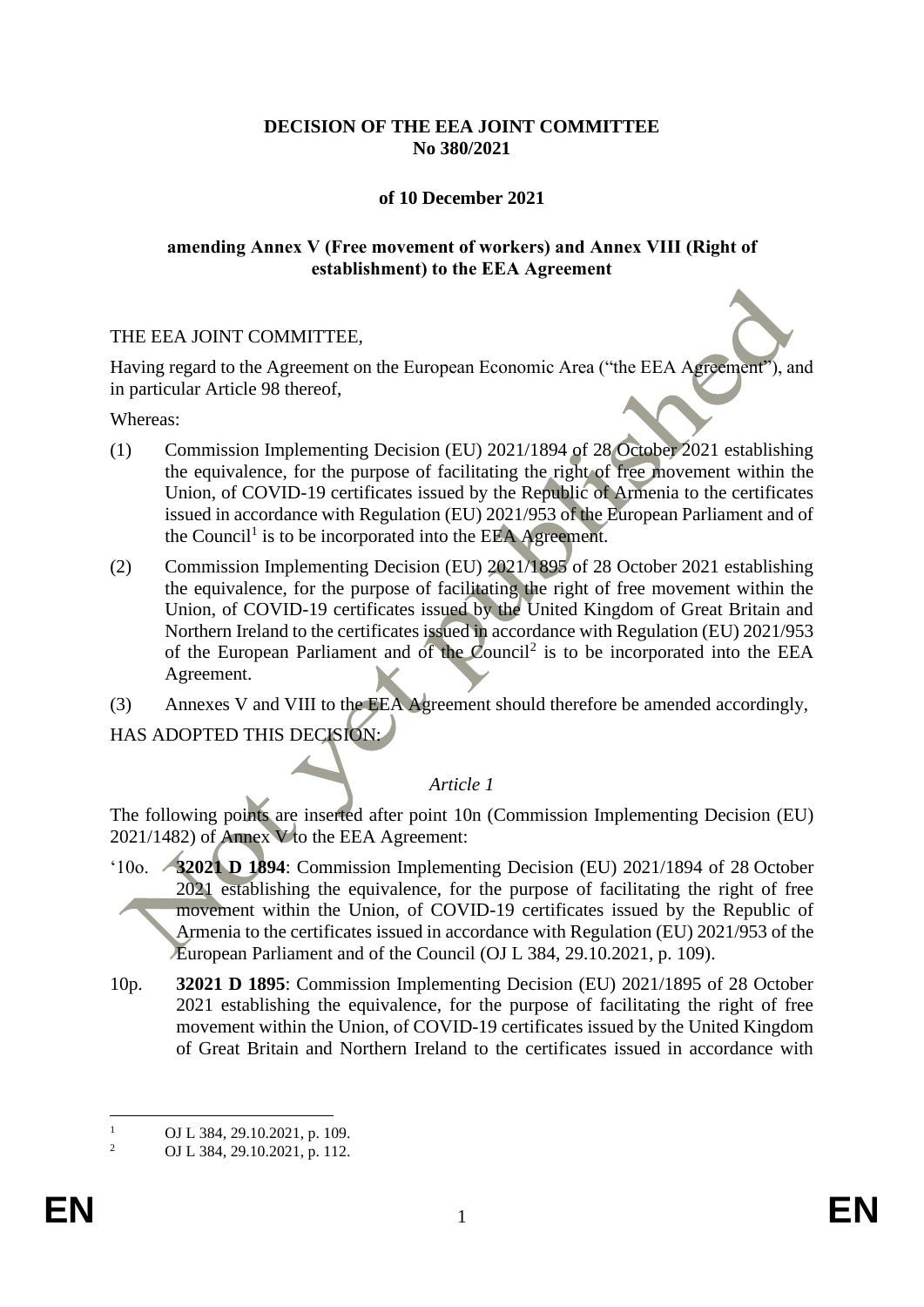Regulation (EU) 2021/953 of the European Parliament and of the Council (OJ L 384, 29.10.2021, p. 112).'

# *Article 2*

The following points are inserted after point 11n (Commission Implementing Decision (EU) 2021/1482) of Annex VIII to the EEA Agreement:

- '11o. **32021 D 1894**: Commission Implementing Decision (EU) 2021/1894 of 28 October 2021 establishing the equivalence, for the purpose of facilitating the right of free movement within the Union, of COVID-19 certificates issued by the Republic of Armenia to the certificates issued in accordance with Regulation (EU) 2021/953 of the European Parliament and of the Council (OJ L 384, 29.10.2021, p. 109).
- 11p. **32021 D 1895**: Commission Implementing Decision (EU) 2021/1895 of 28 October 2021 establishing the equivalence, for the purpose of facilitating the right of free movement within the Union, of COVID-19 certificates issued by the United Kingdom of Great Britain and Northern Ireland to the certificates issued in accordance with Regulation (EU) 2021/953 of the European Parliament and of the Council (OJ L 384, 29.10.2021, p. 112).'

# *Article 3*

The texts of Implementing Decisions (EU) 2021/1894 and (EU) 2021/1895 in the Icelandic and Norwegian languages, to be published in the EEA Supplement to the *Official Journal of the European Union*, shall be authentic.



This Decision shall enter into force on 11 December 2021, provided that all the notifications under Article 103(1) of the EEA Agreement have been made<sup>\*</sup>.

# *Article 5*

This Decision shall be published in the EEA Section of, and in the EEA Supplement to, the *Official Journal of the European Union*.

Done at Brussels, 10 December 2021.

No constitutional requirements indicated.



*For the EEA Joint Committee The President*

*Rolf Einar Fife*

*The Secretaries To the EEA Joint Committee*